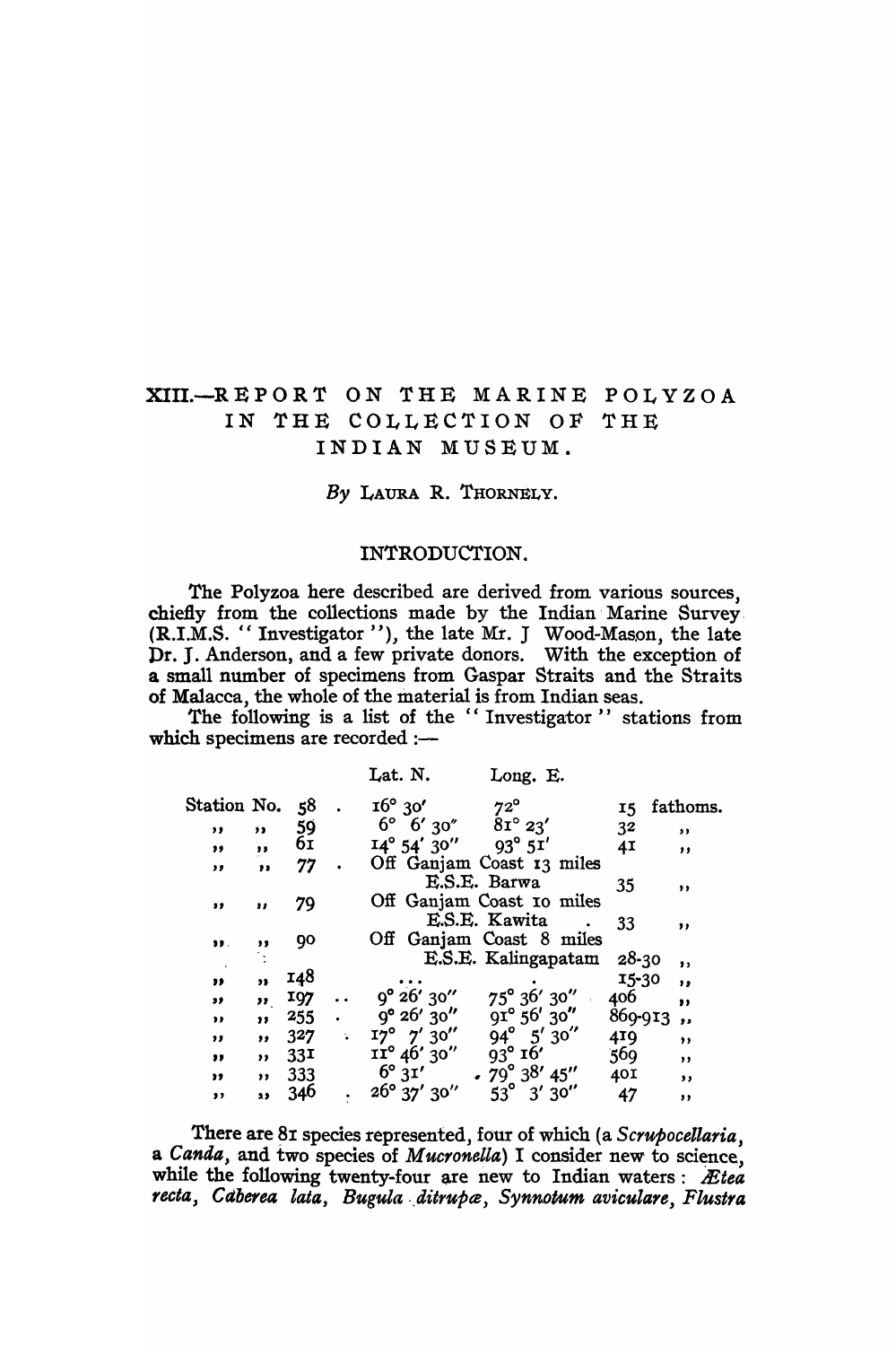180 LAURA R. THORNELY: *Report on Marine Polyzoa.* [VOI.. I,

*dentigera,* F. *rhizophora,* F. *Pisciformis, Carbasea cribrijorrnis, eel*laria tenuirostris, Membranipora tenuirostris, M. tuberculata, M. radicifera, Thalamoporella smittii, Microporella malusii, Lagenipora socialis, Schizoporella tenuis, Smittia marmorea, Mucronella canali*fera, Retepora producta, R. monilifera, Adeonella platalea, A. distoma, Cellepora cylindrilormis, Bowerbankia caudata.* Many of these species have been found in Australian waters.

'rwo species *(Bilaxaria?* and *Reteporella?)* are doubtful; while twenty-one have been already found in Indian seas. Of the latter, four were included in a list of fourteen species collected by Mr. Thurston in the Gulf of Manaar and described *(Madras Gov. Mus. Bull*, No. 3, 1905) by Mr. Kirkpatrick; six were in the late Dr. J Anderson's Mergui collection, named by Hincks in 1887 (Journ. Linn. Soc. Zool., vol. xxi); six were identified by Hincks in a list of various collections from India, Singapore and Ceylon, recorded by him in his "Contribution towards a General History of the Marine Polyzoa " in the *Ann. Mag. Nat. Hist.,* series 5, vol. vi, and subsequent volumes; while one, *Membranipora bengalensis,*  was described by the late Dr. F. Stoliczka in the *Journ. Asiat. Soc. Bengal,* part 2, vol. xxxviii p. 55, 1869. All these species, with the exception of the last and of *Thalamoporella smittii,* were recorded by me, with thirty-eight others, in my report on-the Polyzoa collected by Professor Herdman off the coast of Ceylon in 1902 (Suppl. Report XXVI to Herdman's *Ceylon Pearl Oyster Fisheries,*  pt. iv).

#### Order ECTOPROCTA.

## Sub-order CHEILOSTOMATA.

#### Family *Æ*TEIDE.

## I. *lEtea recta,* Hincks.

*Ann. Mag. Nat. Hist.,* series 3, vol. ix, p. 25, 1862. *Locality.-Andamans,* growing on *Tubucellaria cereoides.* 

## Family CATENARIADE.

## *2. Catenaria lalontii;* Aud.

Localities.-Ye, Burma; Marshall Channel, Andamans; Stations 59 and 77, Indian Marine Survey.

## Family CELLULARIADE.

## *3· Scrupocellaria scrupea,* Busk.

Ann. Mag. Nat. Hist., series 2, vol. vii, p. 83, 1851. Locality.-Off Mangalore, 26-31 fathoms (Indian Marine Survey).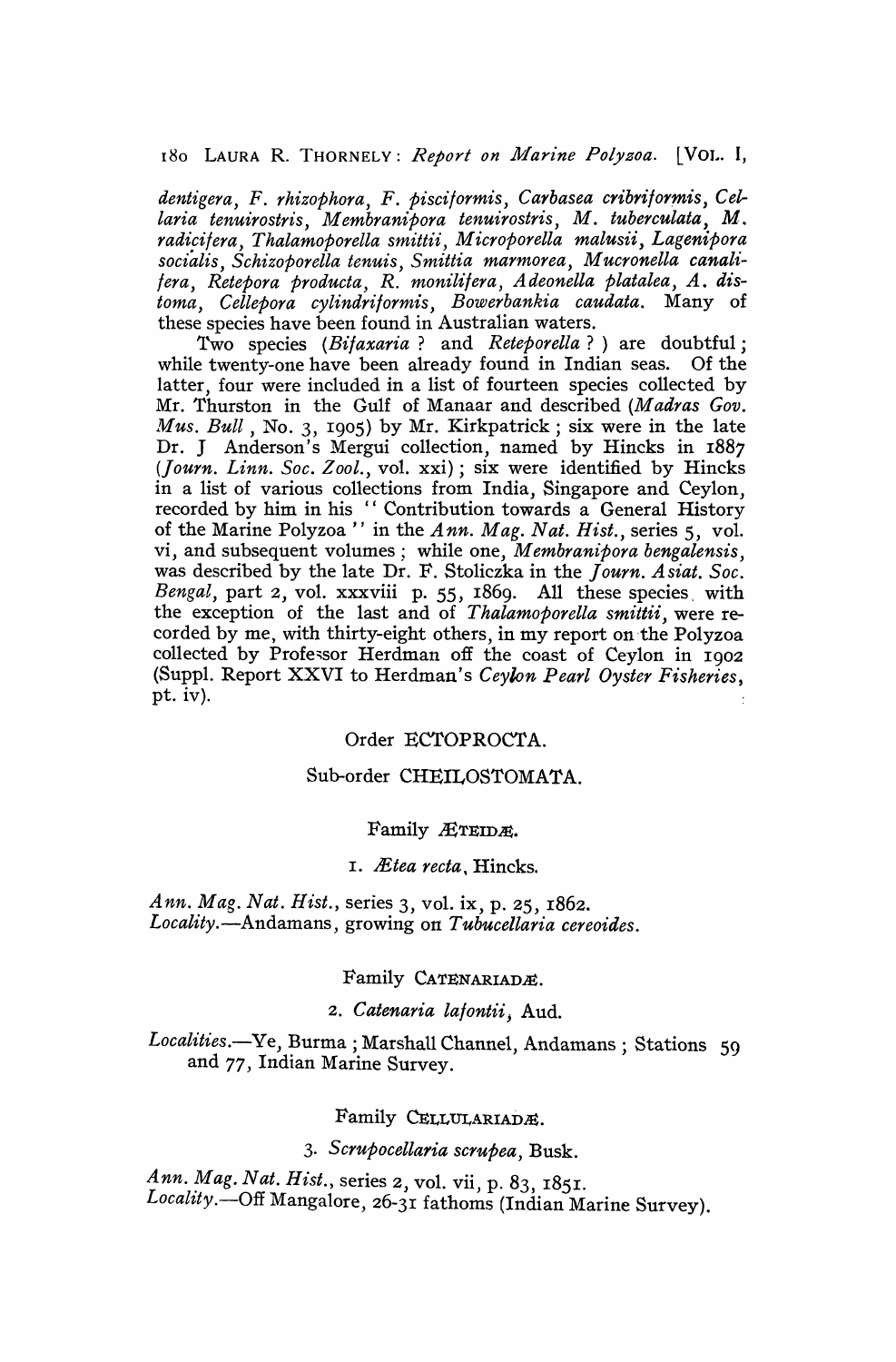*4. Scrupocellaria cervicornis,* Busk.

*Brit. Mus. Cat. Mar. Pol.,* pt. i, page 24.

*Locality.-Pedro* Shoal, 25 fathoms (Wood-Mason).

There is very little of this lovely species, but the glassy texture, the antler-like spines and the tracery on the fornix, also the perforated ocecia, are all beautifully represented.

*5. Scrupocellaria diadema,* Busk.

*Brit. Mus. Cat. Mar. Pol.,* pt. i, p. 24. *Localities.-Off* Cheduba, 28-30 fathoms (Armstrong); Station 90, Indian Marine Survey.

6. *5crupocellaria gaspari,* sp. nov.



FIG. *I.--Scrupocellaria gaspari,* sp. nov.

Zocecium with oral aperture occupying two-thirds of its front wall, having a thick, smooth margin and four spines above. The open space below the aperture is narrowed downwards, supporting on one side a small, raised avicularium pointing outwards. This avicularium is replaced by a very large one on each of those zocecia situated next below the fork of a branch. Lateral avicularia, small vibraculæ, no fornix. Ocecia perforated. Radical tubes serrated.

The present species resembles S. *ferox,* Busk *(Brit. Mus. Cat. Mar. Pol.,* pt. i) in the small lateral avicularia and the serrated radical tubes, but in S. *ferox* each zocecium has a large avicularium below the aperture, while here they are small except on the zocecia situated below the fork of a branch. Also, the zocecia are armed, while those of S. *ferox* are unarmed.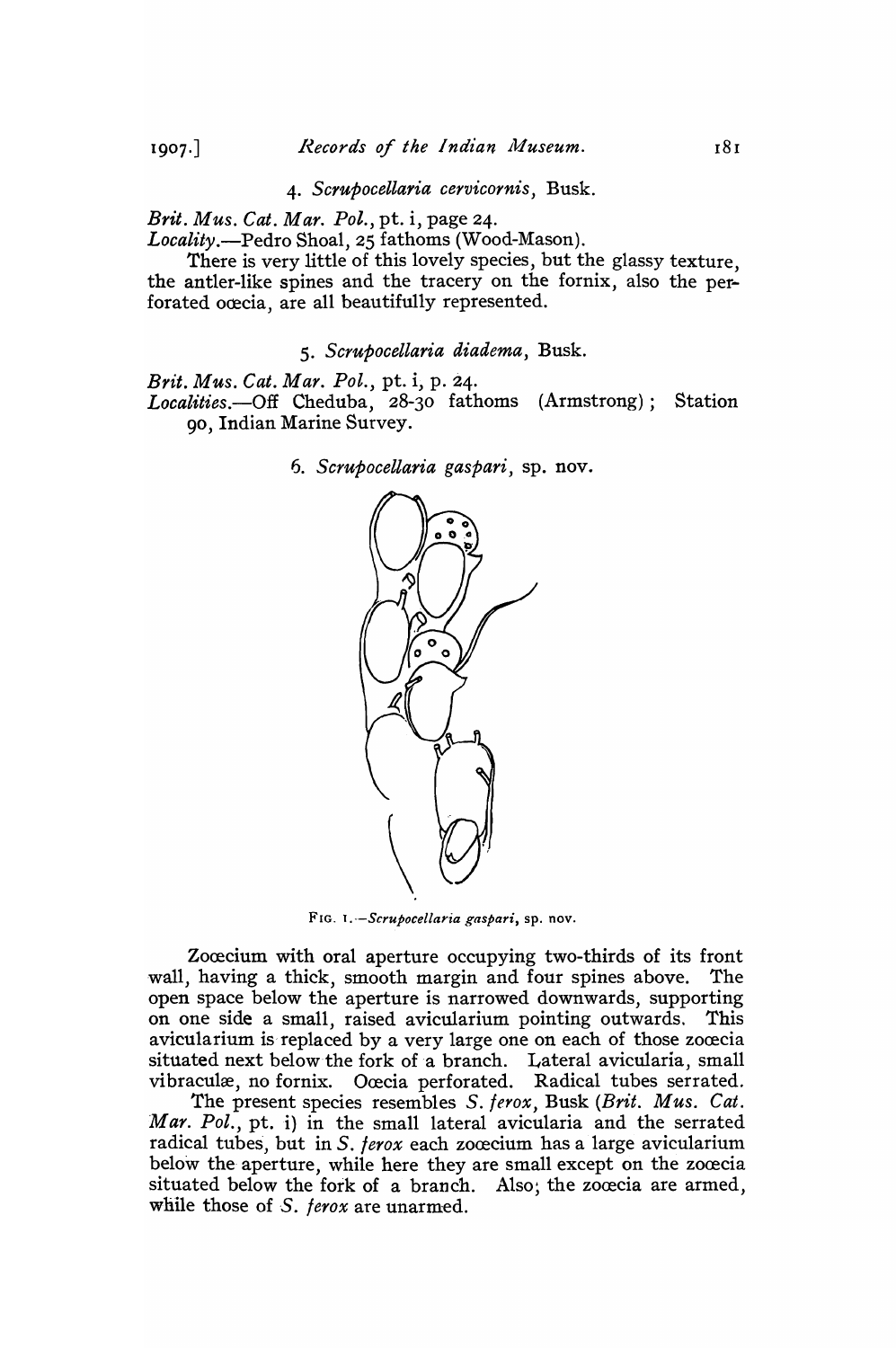182 LAURA R. THORNELY: *Report on Marine Polysoa.* [VOL. I,

*Localities.-Gaspar* Straits, Malay Archipelago; Andamans; Stations 59, 77, 90, Indian Marine Survey.

## *7. Canda reti/ormis,* Pourtales.

- (Caberia retiformis) Smitt, "Floridan Bryozoa," pt. i, p. 16, in *Vetensk. Akad. Handl.,* vol. xi, 1872 .
- Localities.--Off Ceylon Coast, 32-34 fathoms; Andamans, 20-30 fathoms (Indian Marine Survey); Ye, Burma; Stations 59, 77, 148, Indian Marine Survey.'

*8. Canda pecten,* sp. nov.



FIG. *2.-Canda pecten,* sp. nov.

Zoœcia oval, elongated, with thin, raised margin and a spine, rarely two, on either side above. Membranous area reaching half way down the front wall, a thin, calcareous, diagonal sheet covering the rest, no fornix or medium avicularium, except an enormous avicularium at the base of each fork of a branch which is raised on a large prominence, having frilled edges, and is long, narrow and pointed, directed downwards and inwards. Grooves of the vibracular reach beyond the edge of the zoœcia, behind. The junction of the connecting fibres is seen below these, and there are serrated rootlets near the bases of the colonies as in *Scrupocellaria lerox* and S. macandrei. Ocecia lie back on the median line of the stem, one above the other, alternately, from their positions rather to one side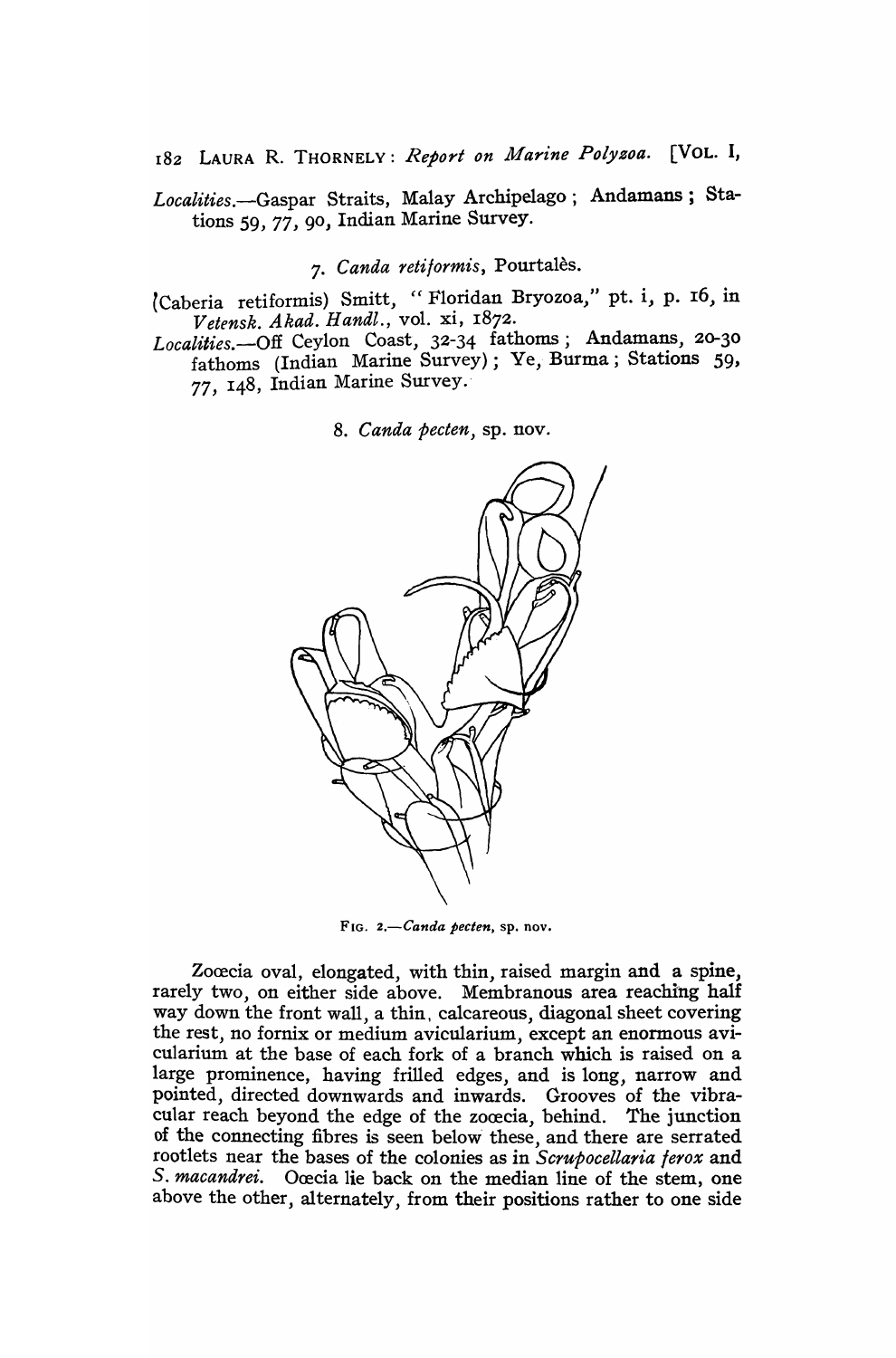of the top of the zocecia to which they belong. They have a rounded, membranous portion in front and a sort of umbo, sometimes, above. *Localities.-Coast* of Cheduba, 28-30 fathoms (Armstrong); Station 61, Indian Marine Survey.

*9. Caberea lata,* Busk.

*Brit. Mus. Cat. Mar. Pol.,* pt. i, p. 39. *Locality.-Gaspar* Straits (J S. Gardner)

## Family BICELLARIIDA.

#### 10. Diplæcium simplex, Kirkpatrick.

Ann. Mag. Nat. Hist., series 6, vol. i, p. 73, 1888. Locality --Off Passage Island, Andamans, 17 fathoms.

II. *Bugula ditrupce,* Busk.

*Quart. Journ. Micro. Sci.,* old series, vol. vi, p. 261, 1858. *Locality.-Andamans,* 35 fathoms.

#### *12. Bugula neritina,* Linn.

These specimens have avicularia as in those mentioned in my report on the Polyzoa from Ceylon (Suppl. Report XXVI to Herdman's. *Ceylon Pearl Oyster Fisheries,* pt. iv). *Locality.-Ye,* Burma (Indian Marine Survey).

## *13. Bugula sinuosa,* Busk.

*Voy. H.M.S. "Challenger,"* pt. xxx (vol. x), p. 39 *Localities.-Eight* miles S.E. of Cinque Island, 500 fathoms; Andamans, 780 fathoms.

#### Family NOTAMIIDE.

## *14. Synnotum aviculare,* Pieper.

Hincks, *Ann. Mag. Nat. Hist.,* series 5, vol. xvii, p. 257,1886. *Localities.-Marshall* Channel, Andamans ; Stations 59, 77, Indian Marine Survey.

#### Family FLUSTRIDE.

#### *IS. Flustra de'ntigera,* Hincks.

*Ann. Mag. Nat. Hist.,* series 5, vol. ix, p. 116, 1882.

A beautiful fan-shaped colony half an inch high by one and a quarter inches wide. Unfortunately no ocecia are present. *Locality.-Andamans* (Wood-Mason).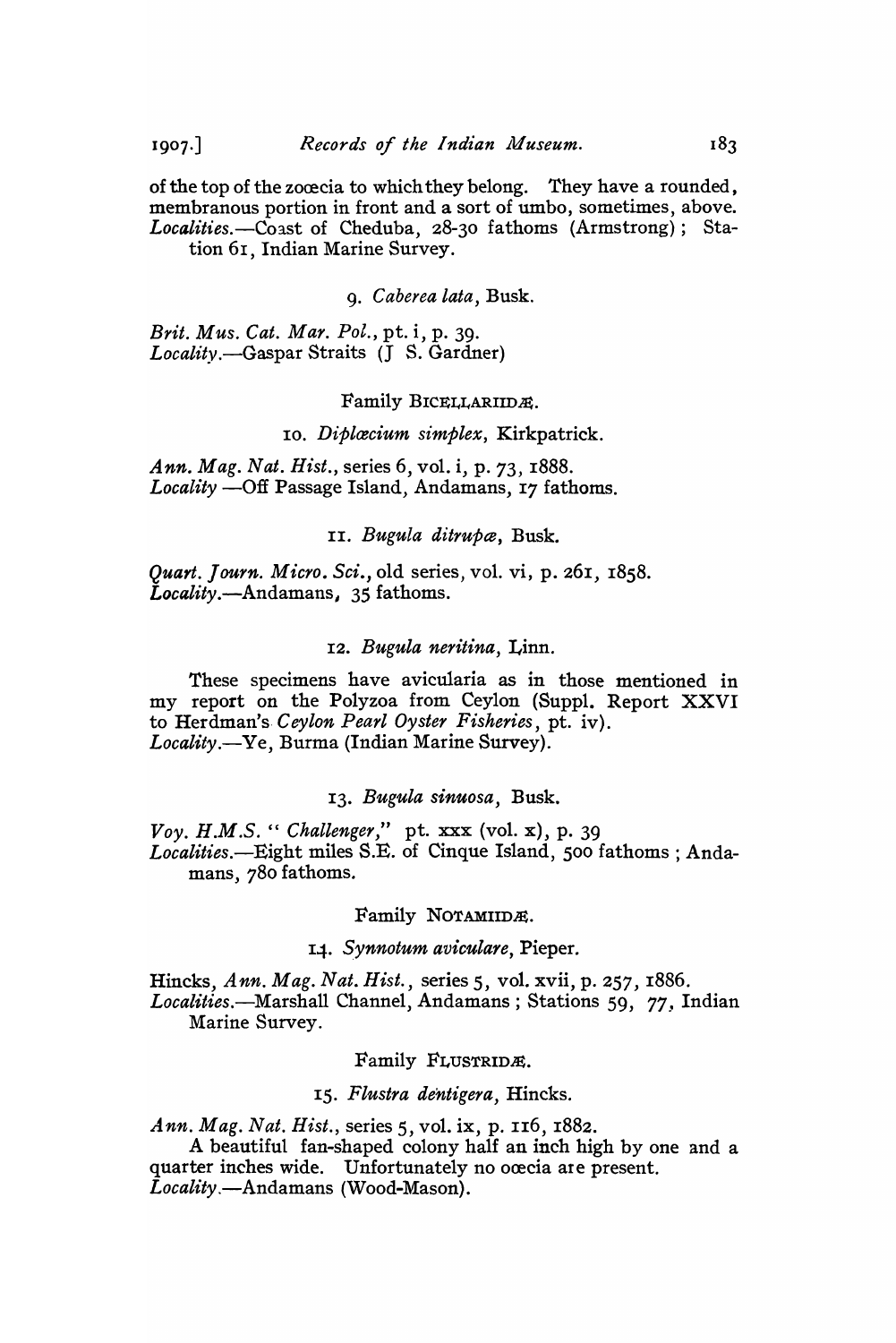#### 16. *Flustra rhizophora,* Ortman.

#### *Die ] apanische Bryozoen Fauna.*

As in Ortman's description, there are no internal or lateral denticles. There are two, rarely four, spines above. Avicularia have the long, pointed mandibles which lie along one side of the zoœcia, beneath which is the area they originate from. Oœcia with the usual calcareous bar across the front are present. There are only a few fragmentary tips of branches of this species; they resemble the palmate form of *F. foliacea,* measuring three-fourths of an inch across.

*Locality.-Off* Mangalore, 26-31 fathoms (Indian Marine Survey).

## *17. Flustra Pisciformis,* Busk.

(Carbasea pisciformis) *Brit. Mus. Cat. Mar. Pol.,* pt. i, p. 50.

This small colony agrees with Busk's description of the zocecia and occia but has an occasional avicularium which has the same form as that of *F. securifrons*; the zocecia are larger, however, than those of the British *F. securifrons,* and the species is altogether more like the description of *F. Pisciformis.* 

#### *18. Diachoris intermedia,* Hincks.

*Ann. Mag. Nat. Hist.,* series 5, vol. viii, p. 133, 1881. *Localities.-Stations* 59, 77, Indian Marine Survey.

### 19. *Carbasea cribriformis,* Busk.

*Voy. H.M.S.* " *Chaltenger,"* pt. xxx (vol. x), p. 58.

There are only a few fragments of this species in the collection, so that the spiral growth at the bases of fenestra cannot be seen; otherwise the characters agree with Busk's description.

*Localities.-Stations* 59, 61, 77, (72 , IS, 34 fathoms,) Indian Marine Survey.

#### Family CELLARIIDÆ.

## *20. Cellaria tenuirostris,* Busk ..

(Salicornaria tenuirostris) *Brit. Mus. Cat. Mar., Pol.,* pt. i, p. 17.

There is only one specimen of this form, measuring about one inch in height and being well branched. Avicularia have shorter mandibles mentioned by Busk *(Voy. H.M.S. "Challenger,"*  pt. xxx (vol. x), p. 92). The internodes are swollen with the number of oœcia present, and the opening to these, above the orifice is oval with a spade-shaped operculum. The knots of radical tubes, alluded to by Smitt ("Floridan Bryozoa," pt. ii, p. 4, in Vetensk. Akad. Handl., vol. xi, 1872), are to be seen where each branch is given off.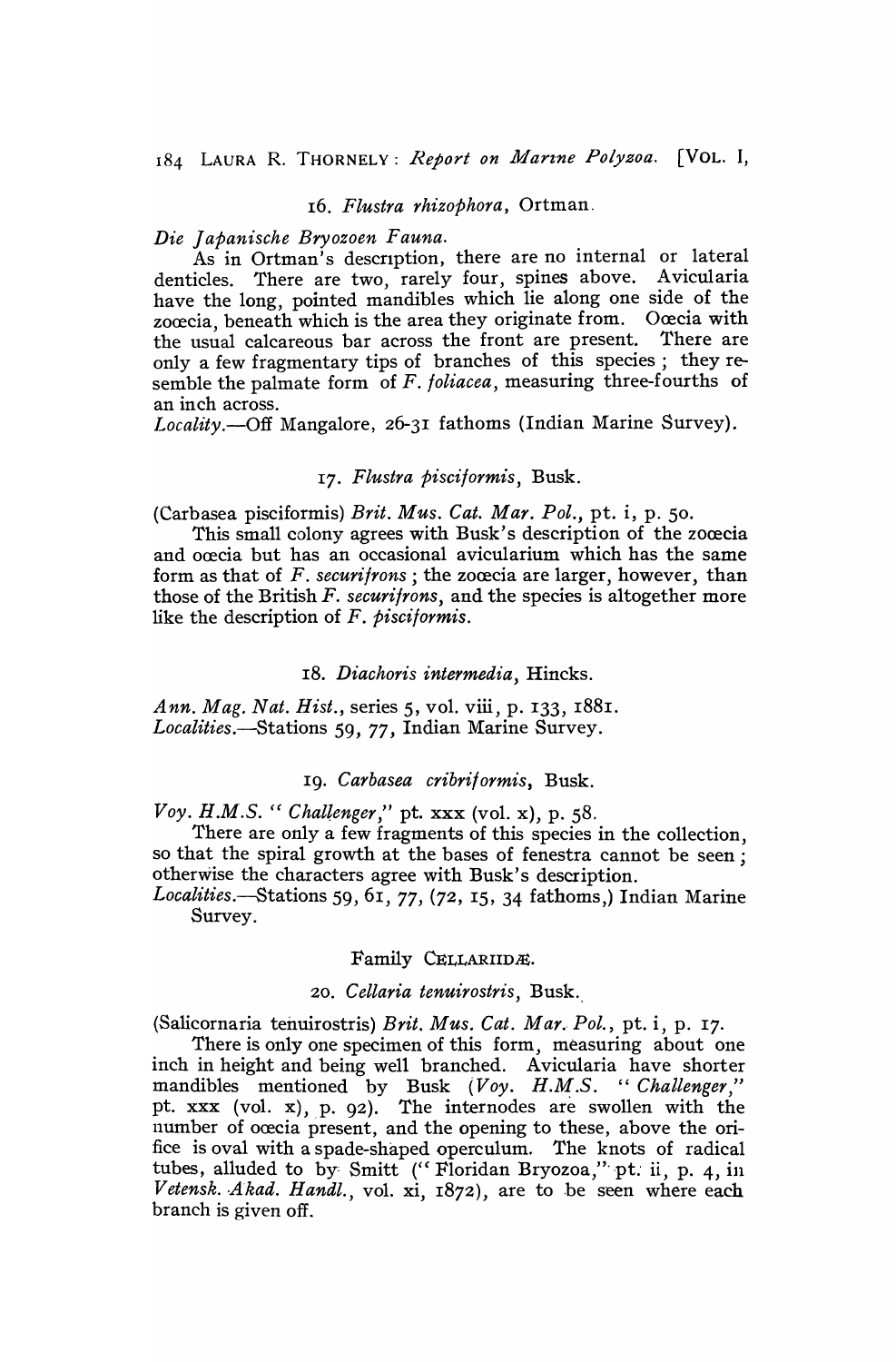*21. Nellia oculata,* Busk.

*Brit. Mus. Cat. Mar. Pol.,* pt. i, p. 18. Localities -Gaspar Straits; Stations 59, 77, 90, Indian Marine

Survey; Andamans (Wood-Mason).

Family TUBUCELLARIIDE.

*22. Tubucellaria cereoides,* Ellis and Sol.

MacGillivray, *Trans. Roy. Soc. Viet.,* vol. xxi, p. 107, 1884.

*Localities.-Off* Table Island, Andamans (Indian Marine Survey) ; Andamans, 130-250 fathoms; west coast Andamans (Wood-Mason).

Family MEMBRANIPORIDÆ

*23. Membranipora tenuirostris,* Hincks.

*Ann. Mag. Nat. Hist.,* series 5, vol. vi, p. 70, 1880. *Locality.*-Lat.  $6^{\circ}$  I' N., Long.  $81^{\circ}$  Ib' E., 34 fathoms (Indian Marine Survey) ; Andamans (Wood-Mason).

24. *M embranipora tuberculata,* Busk.

Quart. Journ. Micro. Sci., old series, vol. vi, p. 126, 1858.



FIG. 3. - Membranipora tuberculata, Busk.

There is a point that makes me hesitate in considering this species to be *M. tubereulata.* The blunt tubercles are hollowed in a cave-like manner on the side nearest the basis of the zoœcia, and the membrane of the front wall of the zoœcium can be sometimes seen extending below the aperture, over the margin, which has become widened and attached to the tubercles above the hollowed portions. These tubercles with age become united to form a transversely elongated tubercle, as described by Busk for *M. tuberculata.* This species should probably be called *A mphiblestrum* instead of *M embranipora.* 

*Locality.-Station* 327, Indian Marine Survey.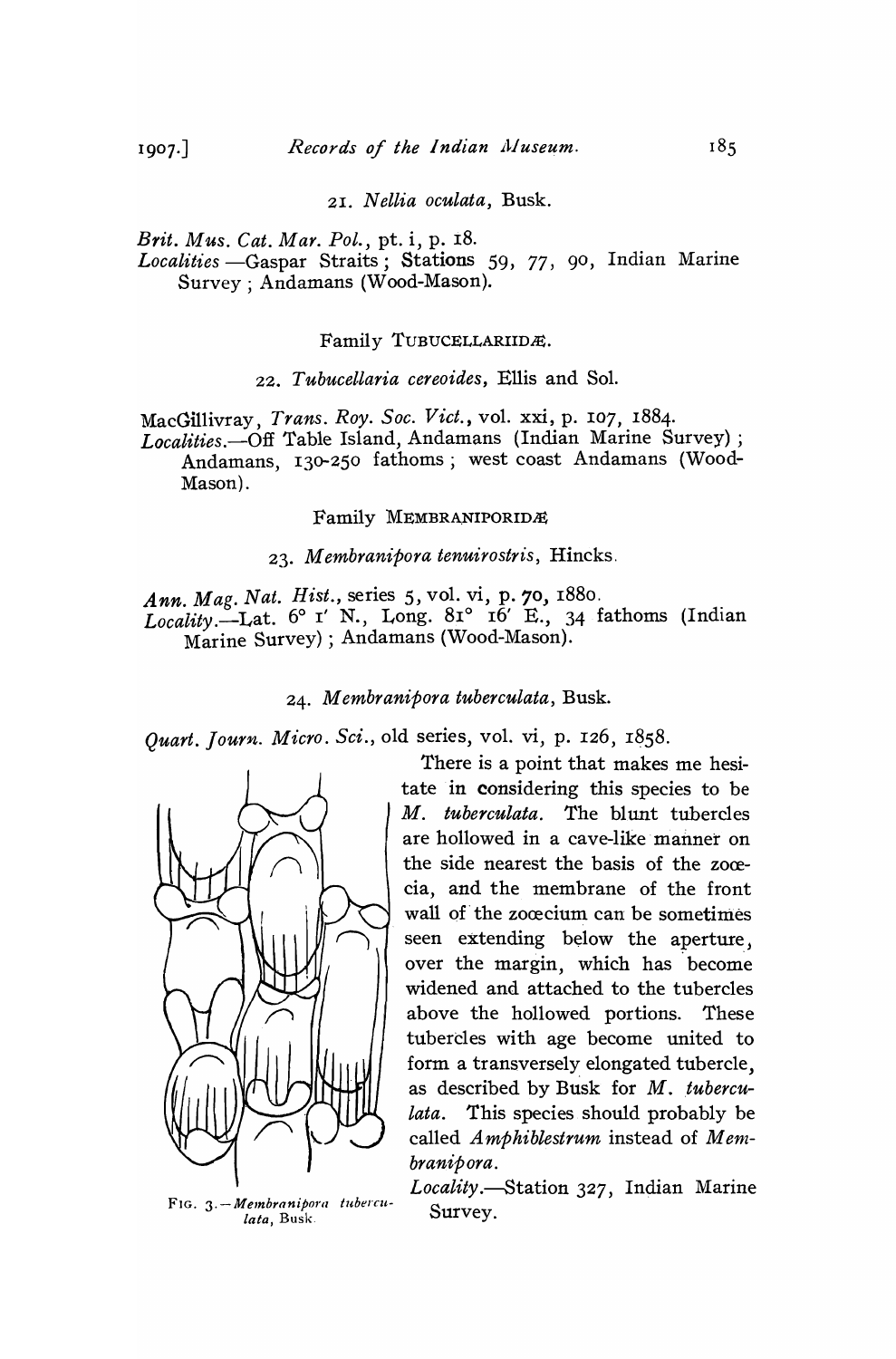*25. M embranipora bengalensis,* Stoliczka.

*Journ. Asiat. Soc. Bengal, vol. xxxviii, pt. 2, p. 55, 1869.* 



The spines described by Stoliczka as proceeding downwards from the lower lip are in these specimens situated on the operculum; they appear as if proceeding from the lower lip when the operculum is open; but stand upright when it is closed. There are no lateral spines present on these specimens, but on either side of the usual basal spine there is one not mentioned in the original description.

*Locality.-Snod* Island.

*26. Membranipora rad'ici/era* var. *intermedia,* Kirkpatrick.

*Proc. Roy. Dub* . *Soc.,* vol. vi, new series, p. 6r5, r8go.

*Locality.-Cheduba,* 6 fathoms.

*27.* M *embranipora coronata,* Hincks.

*Ann. Mag. Nat. Hist.,* series 5, vol. vii, p. 147, 1881.

*Localities.*—Lat. <sup>6°</sup> I' N., Long. 81° 16' E., 34 fathoms; off Port Blair, roo fathoms (Indian Marine Survey); Marshall Channel, Andamans' (Indian Marine Survey).

*28. Membranipora tielicatula,* Busk.

Hincks, *Ann. Mag. Nat. Hist.,* series 5, vol. vi, p. 86, r880. A small colony closely adhering to a stick. Locality.--Off Mangalore, 26-31 fathoms.

Family MICROPORIDÆ.

*29. Steganoporella simplex,* Harmer.

*Quart. J ourn. Micro. Sci.,* vol. xliii , p. 253, 1900. Locality.—Lat. <sup>6</sup>° I' N., Long. 8r<sup>o</sup> r6' E., 34 fathoms (Indian Marine Survey).

*30. Steganoporella sulcata,* Harmer.

*Quart: Journ. Micro. Sci.,* vol. xliii, p. 246, 1900• Locality.-Off Table Island, Andamans (Indian Marine Survey).

FIG. *4.-Memhranipora hengalensis,* Stol.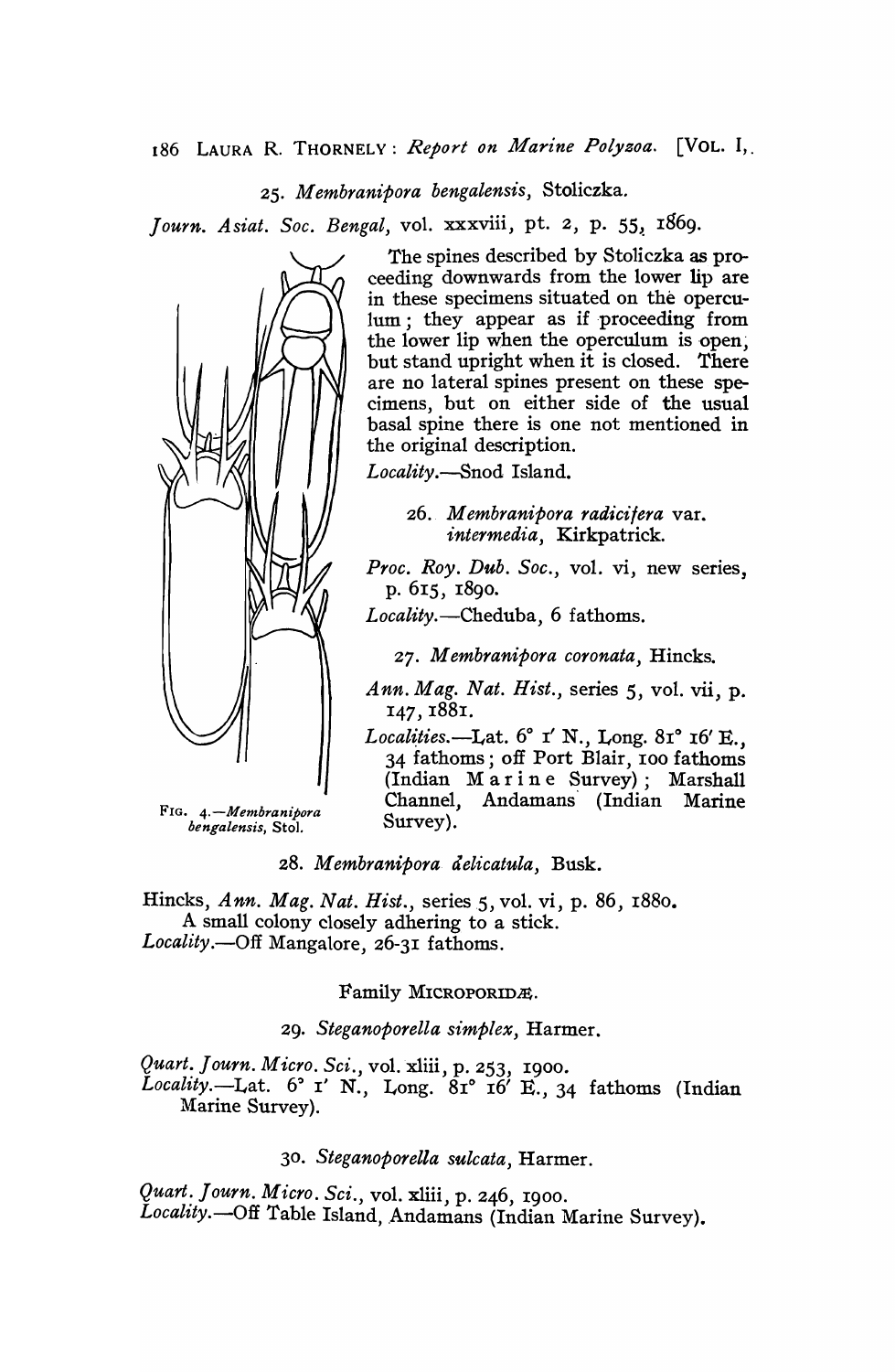3I. Thalamopo<sup>re'la</sup> smittii, Hincks.

*J ourn. Linn. Soc.,* vol. xxi, p. I23, I889. Locality -Pedro Shoal, 25 fathoms.

32 • *Bilaxaria?* sp.



FIG. 5.-Bifaxaria? sp.

A fragment, measuring half an inch in height, probably belonging to this genus, has a continuous, branched, calcareous zoarium, composed of zoœcia united back to back, divisions between them very indistinctly seen. Orifice rounded with a loop-shaped sinus deeply sunk, but its primary form continuous up to the surface of the zoarium. A few, scattered, rounded avicularia round the margins of the zocecia.

*Locality*.—Lat.  $5^{\circ}$  56' N., Long. 91° 05' E., 1,590 fathoms (Wood-Mason).

#### *33. Cribrilina radiata,* Moll.

Localities.-Lat. <sup>6</sup> I' N., Long. 81° 16' E., 34 fathoms; coast of Cheduba, 28-30 fathoms (Armstrong); Cheduba, 6 fathoms; Station 90, Indian Marine Survey.

#### Family MICROPORELLIDE.

### *34. M icroporella ciliata,* Pallas.

These specimens have the wing-like modification of the avicularia mentioned by Hincks *(Ann. Mag. Nat. Hist.,* vol. ix, p. 24, r882) as having been found by Captain Cawne Warren on the coast of Ceylon.

*Localities.-Stations* 59 and 77, Indian Marine Survey.

 $1907.$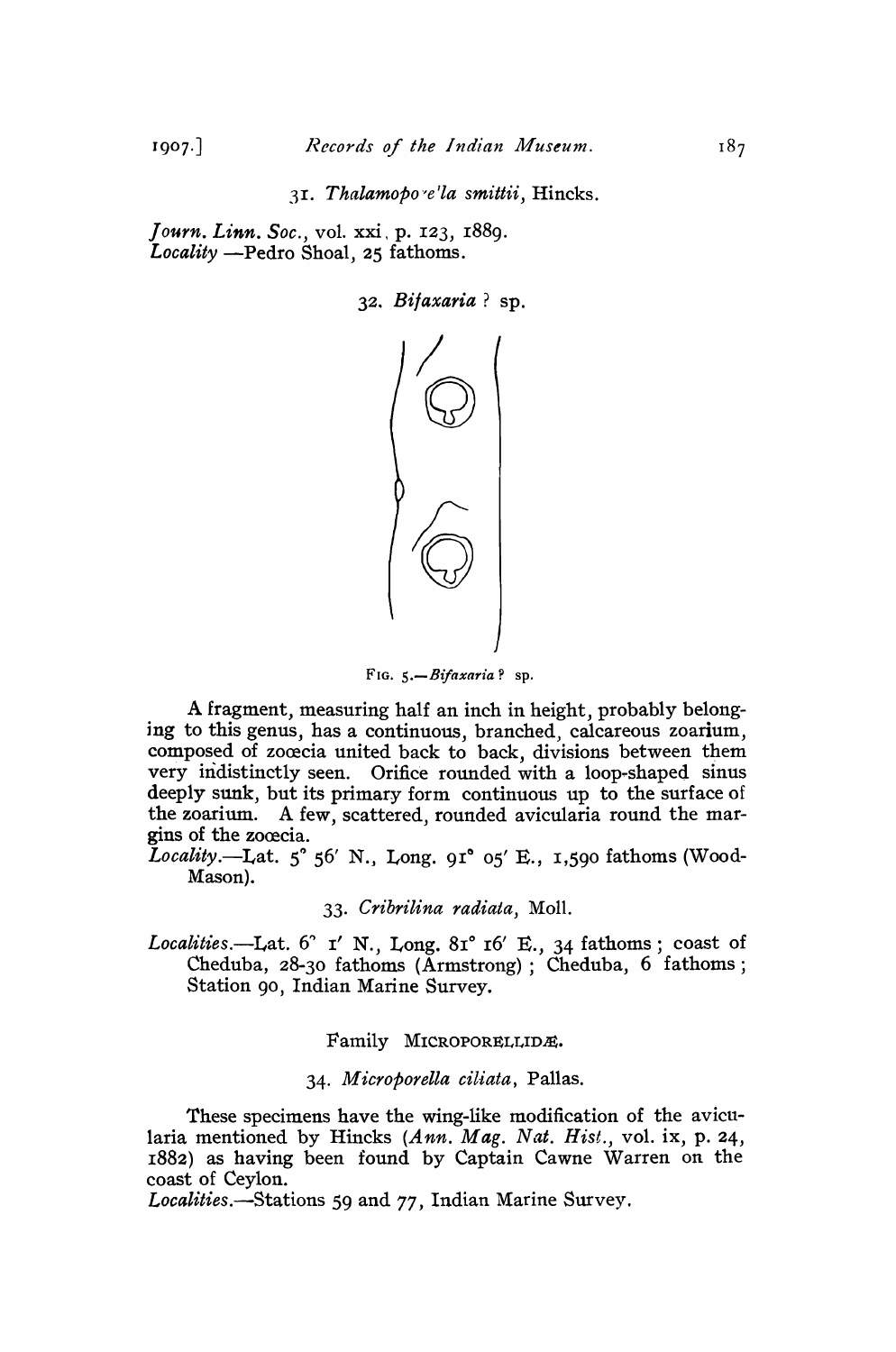*35. Microporella violacea* form *p7ag1:opora,* John.

Hincks, *Brit. Marine Pol.,* vol. i, p. 216. *Locality.-Cheduha,* 6 fathoms.

*36. M icroporella malusii,* Aud.

*Locality.*---Lat.  $6^{\circ}$  I' N., Long.  $81^{\circ}$  I $6'$  E., 34 fathoms (Indian Marine Survey).

*37. Chorizopora brongniartii,* Aud.

*Localities.*--Lat.  $6^{\circ}$  I' N., Long.  $81^{\circ}$  I<sub>6</sub>' E., 34 fathoms; Cheduba, 6 fathoms.

Family PORINIDÆ.

*38. Lagenipora spinulosa,* Hincks. *Ann. Mag. Nat. Hist.,* series 5, vol. xiii, pp. 57 and 210, 1884. *Locality.-Andamans* (Wood-Mason).

*39. Lagenipora socialis,* Hincks.

*Ann. Mag. Nat. Hist.,* series 4, vol. xx, p. 215, 1877.

The colonies of this species are in the form of little caps which appear to have encrusted some round body and from which they are broken off. The zoœcia radiate from a hole in the centre which is occupied in some cases by the stem of a branching red coral. The tubular orifice of the zoœcium has often spinous processes behind. The specimens differ from Hinck's description in having a roughened instead of a smooth wall to the ocecia, and in having perforations scattered over the whole front wall of the zoœcium. Locality.-Andamans.

*40. Lagenipora tuberculata,* MacGil.

McCoy, *Prodromus Z ool. Vict.,* decade xvi, vol. ii, p. 20g. Locality.--Lat. 6° *I' N., Long. 81° 16' E. (Indian Marine Survey)*.

#### Family MONOPORELLIDE.

## 4I. *M onoporella albicans,* Hincks.

*Ann. Mag. Nat. Hist.,* series 5, vol. ix, p. 123, 1882.

There is a purplish tinge to these colonies, caused by the dark colour of the operculæ as in *Cellepora albirostris* (Smitt "Floridan Bryozoa," pt. ii, p. 70, in *Vetensk. Akad. Handl.,* vol. xi, r872). *Locality.-Marshall* Channel, Andamans (Indian Marine Survey).

*42 . M onoporella lepida,* Hincks.

(Haploporella lepida) *Ann. Mag. Nat. Hist.,* series 5, vol. viii, p. II, I88r.

Locality.—Lat. <sup>6</sup> <sup>o</sup> I' N., Long. 81° 16' E., 34 fathoms (Indian Marine Survey).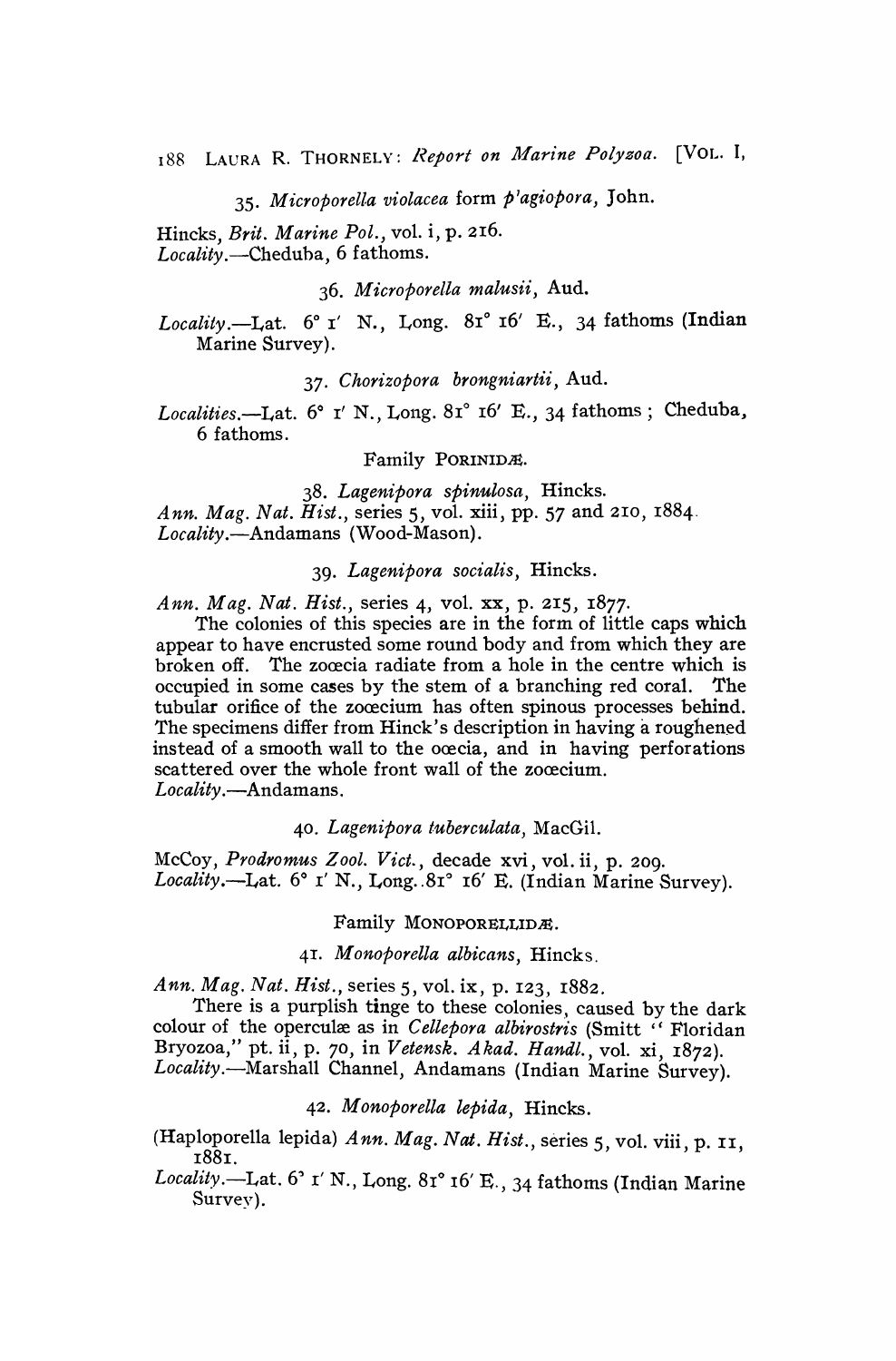#### Family MYRIOZOIDÆ.

### *43. Schizoporella tenuis,* Busk.

*Voy. H.M.S.* " *Challenger,"* pt. xxx (vol. x), p. 165.

The present specimens must be much finer colonies than those described by Busk. The zoarium is free, forming hollow tubular branches which expand into funnel-shaped ends whose sides sometimes fall in, forming various convolutions, and as growth proceeds the branches meet and unite so as to make a confused, interlaced colony. These colonies are of very delicate texture and pearly white in early stages of growth, becoming more substantial and of a shiny, pinkish colour with age. Ocecia are present very large, each nearly covering the zocecium above the one to which it belongs. The orifices of fertile zocecia are about twice as large as those of ordinary zocecia.

Localities.-Off Passage Island, Andamans, 17 fathoms; Marshall Strait, Table Island.

### 44. *SchizoporeUa nivea,* Busk.

*Voy. H.M.S.* " *Challenger,"* pt. xxx (vol. x), p. 163. *Locality.-Andamans* (Wood-Mason).

### 45. *Sc'tizoporeUa aperta,* Hincks.

*Ann. Mag. Nat. Hist.,* series 5, vol. ix, p. 126, 1882.

These specimens correspond with those brought by Professor Herdman from Ceylon and recorded by me (in Suppl. Report XXVI to Herdman's *Ceylon. Pearl Oyster Fisheries,* pt. iv). They have two spines on the upper margin of the orifice not mentioned by Busk. Ocecia are present here, not in the Ceylon collection. The beaks of the large avicularia are not serrated as described by Hincks *(Ann. Mag. Nat. Hist.,* series 5, vol. ix).

*Localities.-Coast* of Cheduba, 28-30 fathoms (Armstrong) ; 8 miles E.S.E. Kalingapatam, 28-30 fathoms.

#### *46. Schizoporella spongitis,* Pallas.

*Locality.-Pedro* Shoal, 25 fathoms.

#### *47. Schizoporella incrassata,* Hincks.

*Ann. Mag. Nat. Hist.,* series 5, vol. ix, p. 124, I882.

The frontal, large avicularia have on this specimen forked mandibles instead of pointed. Other characters correspond with Hincks' description, but there are no ocecia to help in the identification of the species.

*Locality.-Off* Ceylon coast, 32-34 fathoms (Indian Marine Survey).

*48. Schizoporella cecilii,* AUd.

Hincks, *Brit. Marine Pol.,* vol. i, p. 269. *Locality.-Pedro* Shoal, 25 fathoms.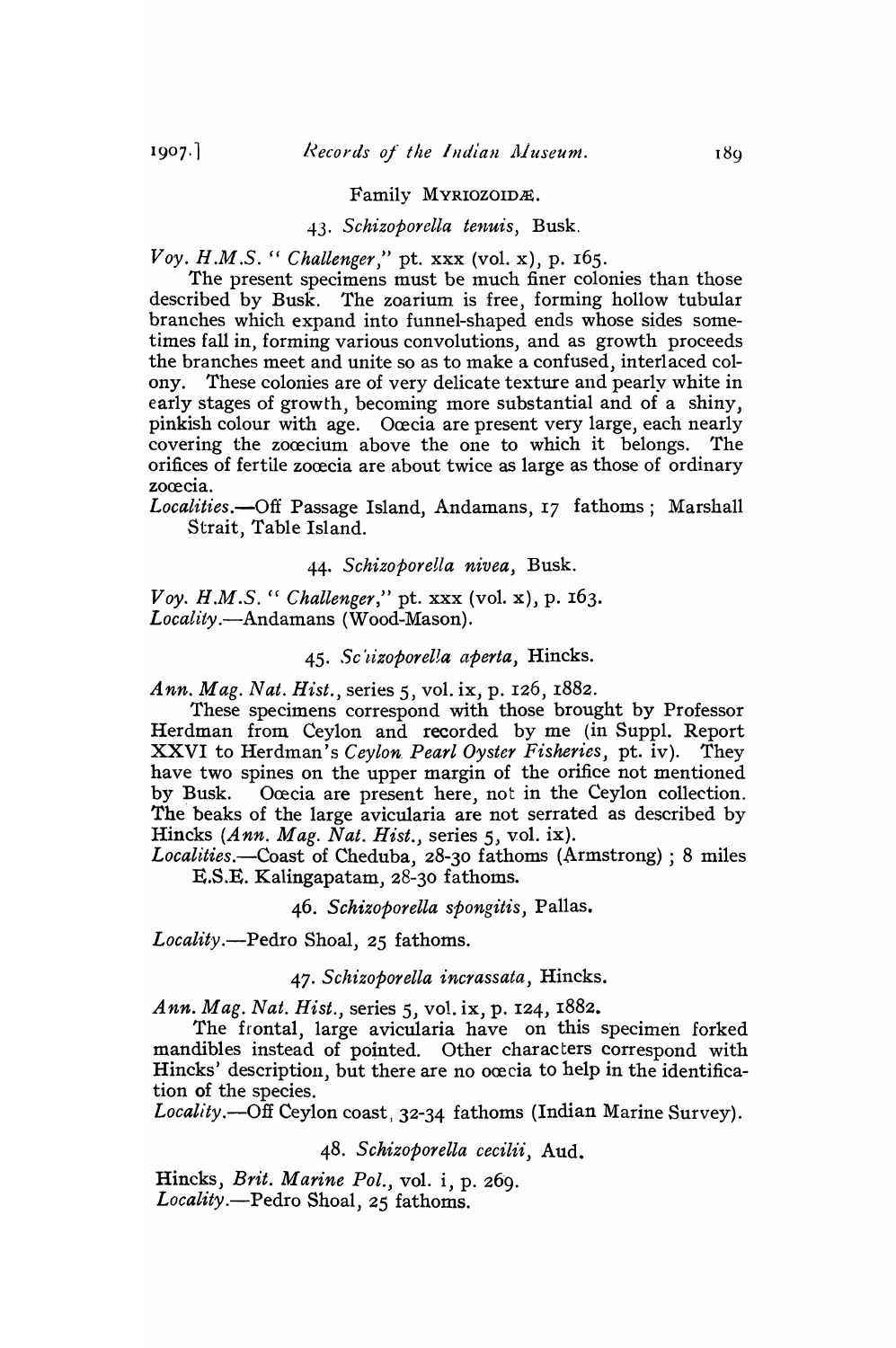190 LAURA R. THORNELY: Report on Marine Polyzoa. [VOL. I,

*49. Rhyncozoon incisor,* Thornely.

Suppl. Report XXVI to Herdman's *Ceylon Pearl Oyster Fisheries,*  pt. iv.

Locality.-Lat. 6° I' N., Long. 81° 16' E., 34 fathoms (Indian Marine Survey).

*50. Gemellipora glabra* form *striatula,* Smitt.

I, Floridan Bryozoa," pt. ii, p. 37, in *Vetensk.* A *kad.* H *andl.,* vol. xi, 1872.

*Locality.-Cheduba,* 6 fathoms.

Family ESCHARIDÆ.

*51. Lepralia cucullata,* Busk.

*Brit. Mus. Cat. Mar. Pol.*, pt. ii, p. 81.

*Localities.-Galle* (Dr. J Anderson); Cheduba, 6 fathoms.

*52. Lepralia /uegensis,* Busk.

(Eschara fuegensis) *Brit. Mus. Cat. Mar. Pol.,* pt. ii, p. go. Locality.-Marshall Channel, Andamans (Indian Marine Survey).

*53. Lepralia adpressa,* Busk.

*Brit. Mus. Cat. Mar. Pol.,* pt. ii, p. 82.

Locality.--Lat. 6° *I' N.*, Long. 81° 16' E., 34 fathoms (Indian Marine Survey).

54. *Lepralia multidentata,* Thornely.

Suppl. Report XXVI to Herdman's *Ceylon Pearl Oyster Fisheries,*  pt. iv, p. 120.

Locality.--Lat. 6° I' N., Long. 81° 16' E., 34 fathoms (Indian Marine Survey).

·55. *Lepralia turrita,* Smitt.

cc Floridan Bryozoa," pt. ii, p. 65, in *Vetensk. Akad. Handl.,* vol. xi, 1872.

*Locality.-Station* 58, Indian Marine Survey

*56. Lepralia poissonii)* Aud.

Hincks, Ann. Mag. Nat. Hist., series 5, vol. viii, p. 122, 1881. *Locality.-Andamans,* 120 fathoms (Indian Marine Survey).

*57. Porella malleolus,* Hinck '.

*Ann. Mag. Nat. Hist.,* series 5 vol. xiii, p. 36I, 1884. *Locality.-Pedro* Shoal, 25 fathoms.

*58. Smitlia marmorea,* Hincks.

*Brit. Marine Pol.,* vol. i, p. 350. Locality.--Coast of Cheduba, 28-30 fathoms (Armstrong).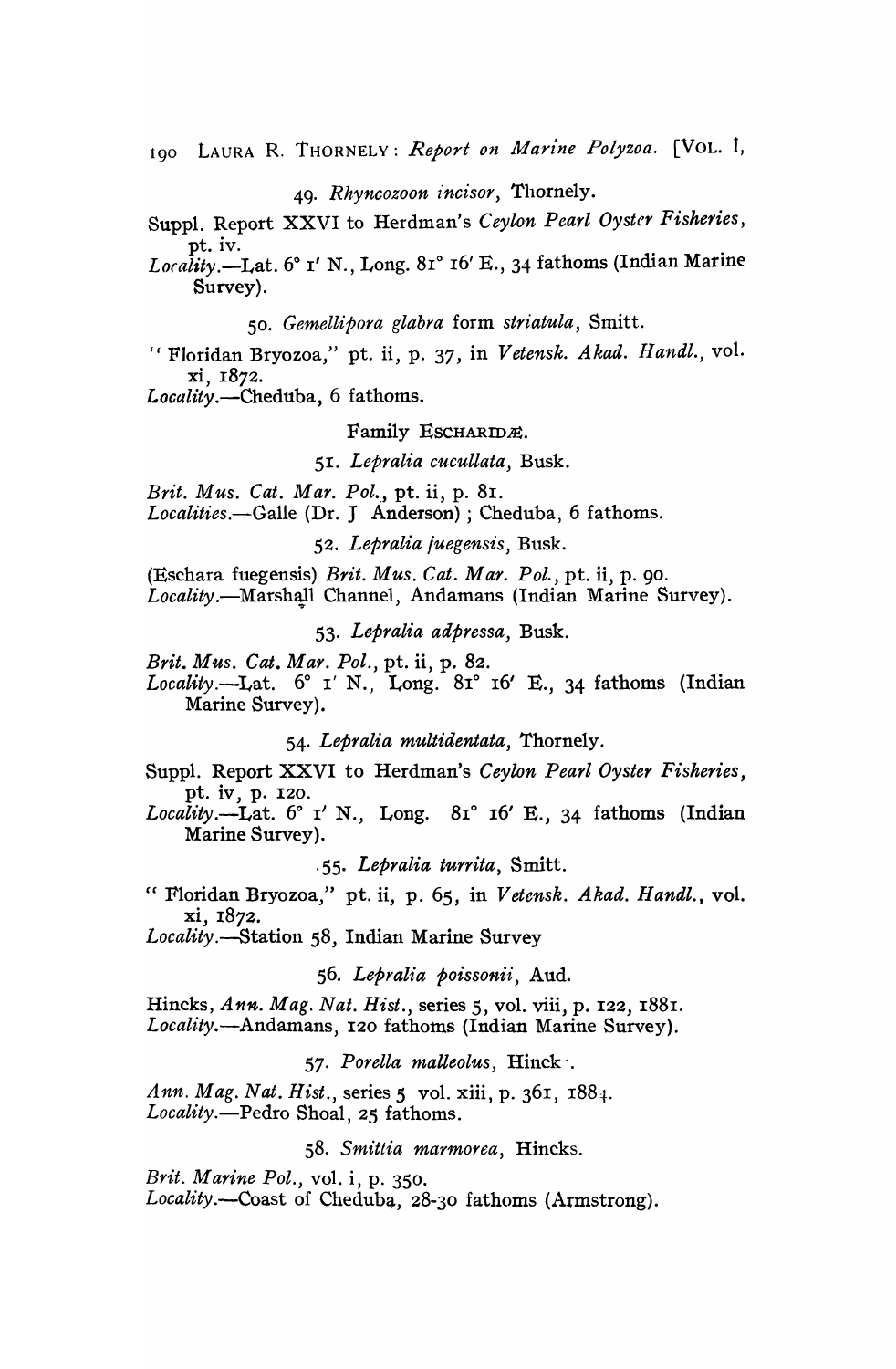#### *59. Smittia rostriformis,* Kirkpatrick.

*Ann. Mag. Nat. Hist.,* series 6, vol. i, p. 80, 1888. *Locality.-Station* 90, Indian Marine Survey.

#### *60. Smittia trispinosa,* Johnston.

Several varieties of this species.

*Localities.-Kilakarai,* Gulf of Manaar (Annandale); Station 90, Indian Marine Survey.

#### *61. Mucronella canalifera,* Busk.

Waters, *Voy. H.M.S.* " *Challenger,"* pt. lxxix (vol. xxxi), p. 24.

I have some hesitation in considering the present specimen to be *M. canalifera*. It has the characteristic features of upright zocecia, with finely punctured surface, semiorbicular orifice, without a tooth, spines above and at the sides of the orifice, and a spout-like lower lip. This last is, however, not so prominent as in Busk's figure, the spines usually number four, sometimes five, but not six, and are jointed at their bases; also there are, here and there, large pointed avicularia not described by Busk. No ocecia are present. *Locality.-Marshall* Channel, Andamans (Indian Marine Survey).

*62. Mucronella tubulosa,* Hincks.

*Ann. Mag. Nat. Hist.,* series 5, vo1. vi, p. 383, 1880. *Locality.-Marshall* Channel, Andamans (Indian Marine Survey).

*63. Mucronella formidabilis,* sp. nov.



FIG. *6.-Mucronella formidabilis,* sp. nov.

Zoarium incrusting, of a light brown colour. Zoœcia large, deeply divided, rising from the base to the orifice, coarsely and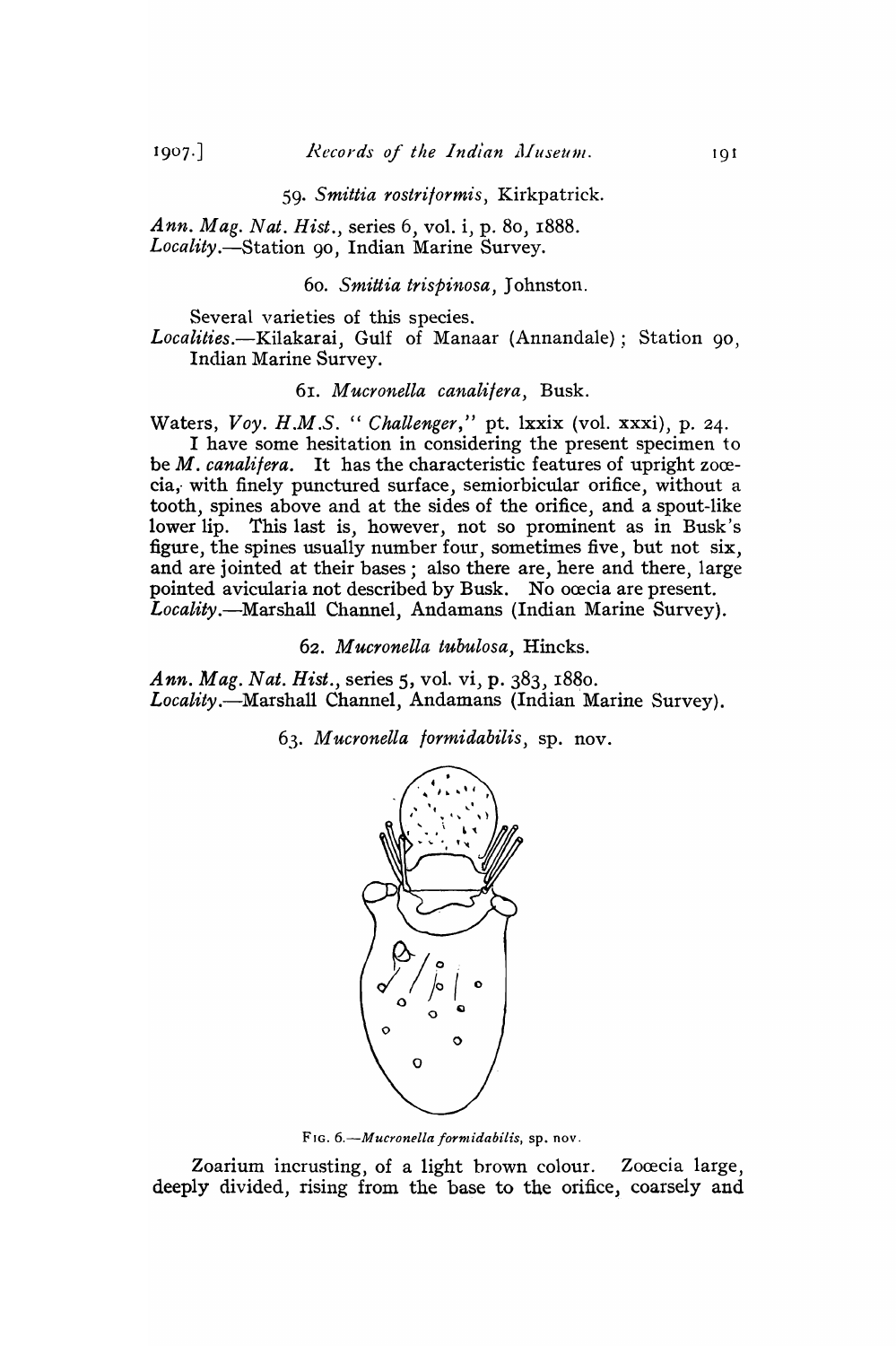192 LAURA R. THORNELY: Report on *Marine Polyzoa.* [VOL. 1,

regularly punctured. Orifice large, arched above, contracted near the base, with a point there on either side below the hinge of the operculum. Six to eight large, jointed spines above, six of which show in front of the ocecium when present. Peristome rising below the orifice into a swollen hollow process with an avicularium on its inner aspect lying horizontally and having a tongue-shaped mandible. Numerous protuberances bearing small, rounded avicularia scattered over the front wall of the zocecium and round the margin of the orifice, sometimes reduced to two or three only. Ocecia finely punctured, their sides prolonged downwards, leaving a square opening.

*Locality.-N.* Sentinel bearing N. 15 miles, W 18 miles, 250 fathoms ; growing on the cast spine of a sea-urchin.

There are resemblances between this species and Mucronella *vultur* and *M. aviculitera*, but there is the great distinction here of no internal denticle to the orifice.

*64. M ucronella maculata,* sp. nov.



FIG. *7.-Mucronella maculata,* sp. nov.

Zoarium incrusting, loosely attached to sea weed. Zoœcia large, distinct, deeply divided. Surface finely granulated. Orifice rounded above, narrowing gradually to a point below, usually two spines above, a large mucro below, either in the centre or to one side according to the form of a prominence bearing an avicularium which is usually large and rounded, with a horizontally placed avicularium and occupying a large space rather to one side of the centre of the orifice pushing the mucro to one side; it is sometimes, however, produced into a narrow, curved process which stands straight up on one side of the orifice, the avicularium long and pointing upwards. There is sometimes a second similar avicularium on the other side of the orifice. 'Vhen this form of avicularium is present the mucro holds its central position. A third form of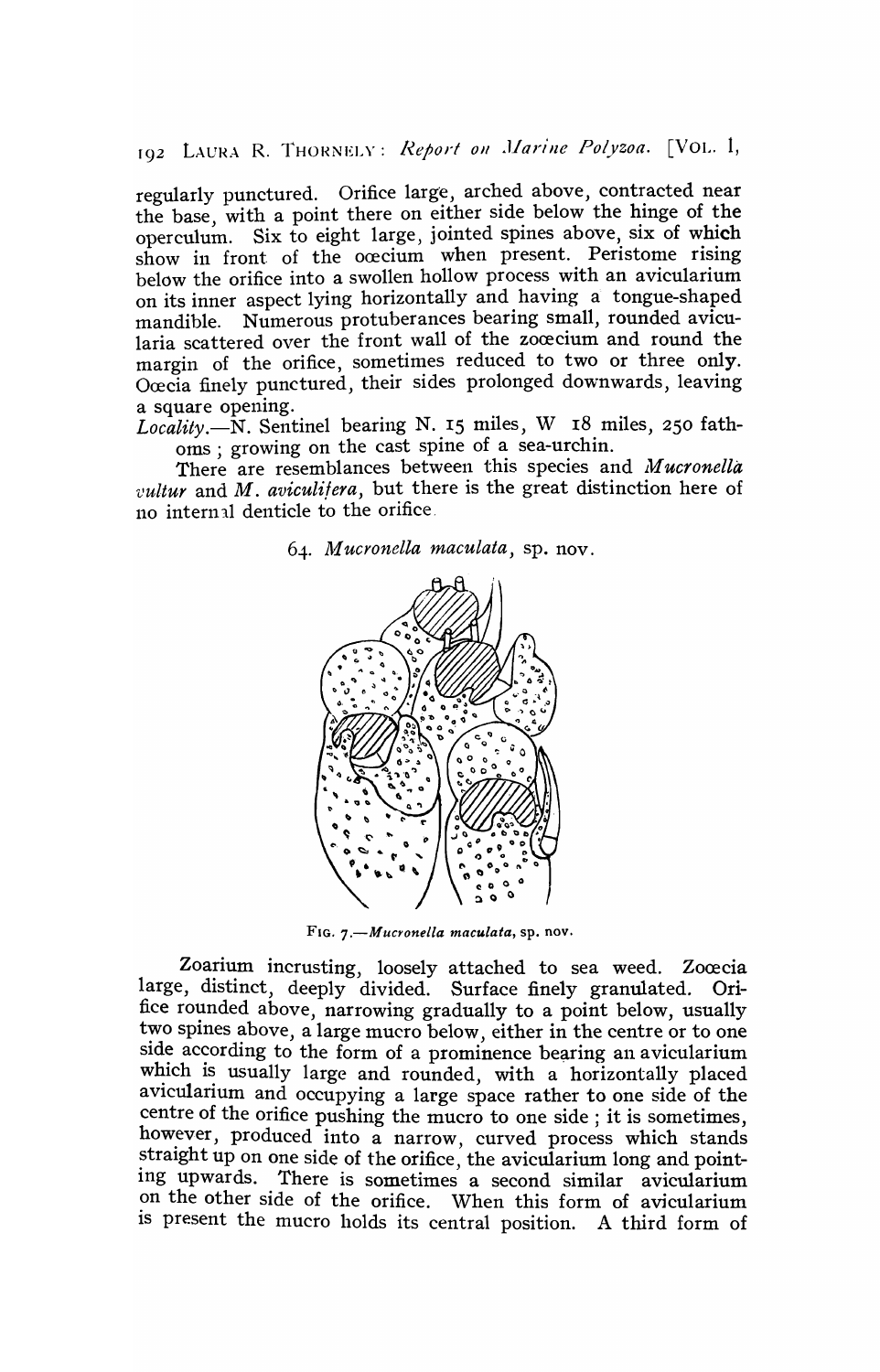avicularium is borne on a spout-like protuberance of the front wall of the zocecium, and is an addition, not a substitute for the others. Ocecia are large and rounded and granulated, like the walls of the zoœcia.

*Locality.-Pedro* Shoal, 25 fathoms

#### *65. Retepora tubulata,* Busk.

*Voy. H.M S.* " *Challenger,"* pt. xxx (vol. x), p. 121.

In the " Challenger" report, one distinction given between this species and *R. Philippinensis* is that the celluliferous surface of the zoarium is in the latter outside, instead of inside the tubular alveolæ. In the present specimen the first wide, vase-shaped fold of the zoarium has the celluliferous surface on its inside aspect, but the tubular branches, rising from this, have the celluliferous surface on their outside surface. Ocecia are plentiful and the forked avicularia is present at the bases of many of the fenestræ.

*Localities.-Gaspar* Straits (J S. Gardner) ; Stations 59, 77, Indian Marine Survey; southern portion of Malacca Straits (S.S.

## " Sherard Osborne").

## 66. Retepora producta, Busk.

*Voy. H.M.S.* " *Challenger*," pt. xxx (vol. x); p. 108. *Locality.-Pedro* Shoal, 25 fathoms.

## *67. Retepora 1nonilitera,* MacGil.

*Trans. Roy. Soc. Viet.,* vol. xx, p. 105, r883.

A fragment, which corresponds generally with MacGillivray's species, as described in McCoy's *Prod. Zool. Viet.,* vol. i, decade x, p. 19, has three very marked features. I. The enormous avicularia, ending in sharp points, which are placed in front and at the bases of most fenestræ of the zoarium. They pass right through the opening, and the rostrum has a tooth on either side of where the point of the mandible rests.  $\alpha$ . The very prominent ocecia which stand up almost at right angles to the orifice of the zocecia and end in a point, formed by the tip of the vertical portion of the beaded band on the front wall of the ocecium. 3. The large, raised avicularia with short, curved mandibles present on the front wall of some zocecia. Of these features the long pointed avicularia agree with MacGillivray's form *Munita*, except that they are situated at the bases of, not above, fenestræ. In the forward bend of the vertical beaded line on the ocecia, there is a resemblance to form *Sinuata.* There appears to be no absolute agreement with anyone form mentioned.

*Loeality.---Station* 148, Indian Marine Survey.

## 68. Retepora pocillum, Thornely.

Suppl. Report XXVI to Herdman's *Ceylon Pearl Oyster Fisheries,*  pt. iv, p. 125.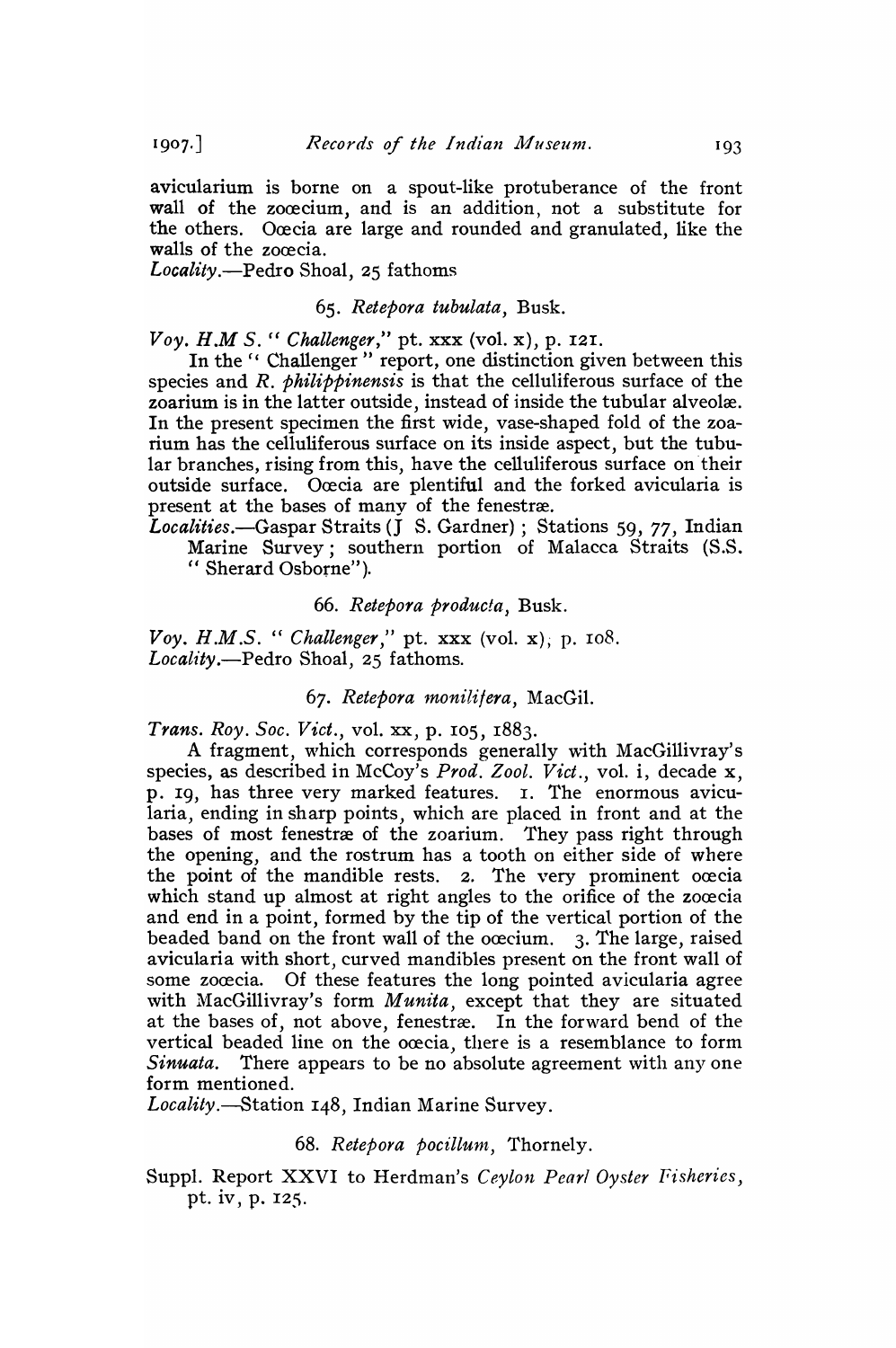194 LAURA R. THORNELY: *Report on Marine Polyzoa*. [VOL. I,

*Localities.-Off* the coast of Ceylon, 32-34 fathoms (Indian Marine Survey); Lat.  $6^\circ$  r' N., Long.  $8\tilde{r}^\circ$  ro' E., 34 fathoms (Indian Marine Survey).

69. *Reteporella?* sp.



FIG. *8.-Reteporella?* sp.

Zoarium branched, surface glistening, zoœcia smooth, with large pores here and there round the margin. The front wall rising from the base upwards to rather prominent shoulder-like projections on either side of the orifice. Primary orifice with two teeth near the base, sometimes meeting and leaving a pore below them. Secondary orifice with a much raised peristome, cleft in front. A large avicularium ending in two points, raised on an eminence and lying across the front of some zoœcia.

Locality.--Off west coast, Andamans, 290-238 fathoms (Carpenter). There is a general resemblance between this species and Smitt's (CC Floridan Bryozoa," pt. ii, p. 67) *Retepora marsupiata,* but the fragment in the present collection indicates a branched, possibly a reticulate zoarium but not fenestrated, and the characters of the primary orifice and of the avicularia do not agree with those of that species.

Family ADEONIDE.

*70 . Adeonella subsulcata,* Smitt.

(Porina subsulcata) " Floridan Bryozoa," pt. ii, p. 28, in *Vetensk. Akad. Handl.,* vol. xi, 1872.

*Localities.--Off* Sentinel Island (?), 13 fathoms; Marshall Channel, Andamans (Indian Marine Survey).

*71. Adeonella platalea,* Busk.

*Voy. H.M.S.* " *Challenger*," pt. xxx (vol. x), p. 184.

Localities.-Ye, Burma coast; Gregory Island (Indian Marine Survey).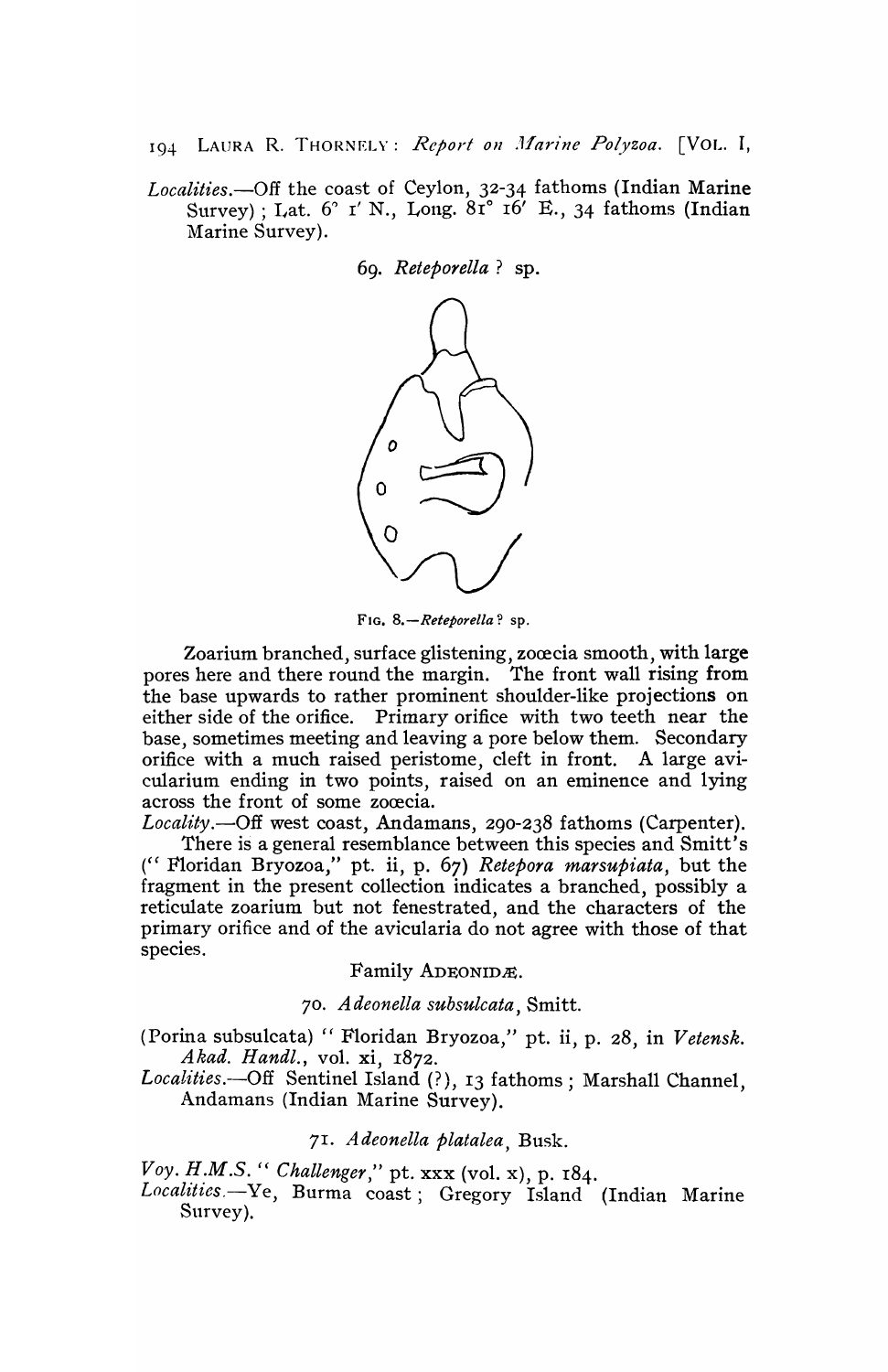### *72. Adeonella distoma,* Busk.

(Lepralia distoma) *Quart.* ] *ourn. Micro. Sci.,* old series, vol. vi, p. 127, 1858.<br>The present specimens are old, with thick calcareous walls the

perforated area much sunk. There are more pores in some zocecia than are described by Busk, and here and the re on a separate area below the zocecia there is a small avicularium, pointing downwards. *Loca!ity.--Station* 61, Indian Marine Surve

### Family CELLEPORIDÆ.

## *73. Cellepora cylindritormis,* Busk.

*Voy. H.M.S.* " *Challenger*," pt. xxx (vol. x), p. 201.

The base of this specimen has evidently incrusted some cylindrical object. It has all the characters described by Busk, but is a much larger colony, rising free and branched to the height of half an inch.

*Locality.-Andamans,* 130-25 fathoms (Indian Marine Survey).

#### *74. Cellepora megasoma,* MacGil

(Lepralia megasoma) McCoy, *Prod. Zool. Vict.*, decade iv, vol. i. P·33·

Localities.-Stations 59, 79, 90, Indian Marine Survey; Pedro Shoal, 25 fathoms.

## 75. Cellepora cidaris, MacGil

McCoy, *Prod. Zool. Vict.*, decade xvii, vol. ii, p. 245

There are large colonies of what I believe to be this form, although they have solid instead of hollow columnar processes as described by MacGillivray.

Localities -- Off Ceylon coast, 32-34 fathoms (Indian Marine Survey); off Port Blair, roo fathoms (Indian Marine Survey); Lat. 6" I' N., Long. 81° 16' E. (Indian Marine Survey); Stations 59, 77, Indian Marine Survey.

#### Sub-Order CYCLOSTOMATA.

#### Family CRISIIDE.

#### *76. Crisia holdsworthii,* Busk.

*Brit. Mus. Cat. Mar. Pol.,* pt. iii, p. 7.

*Localities.-Off* Ceylon coast, 32-34 fathoms (Indian Marine Survey); Lat.  $6'$  I N., Long.  $81^\circ$  16' E., 34 fathoms (Indian Marine Survey).